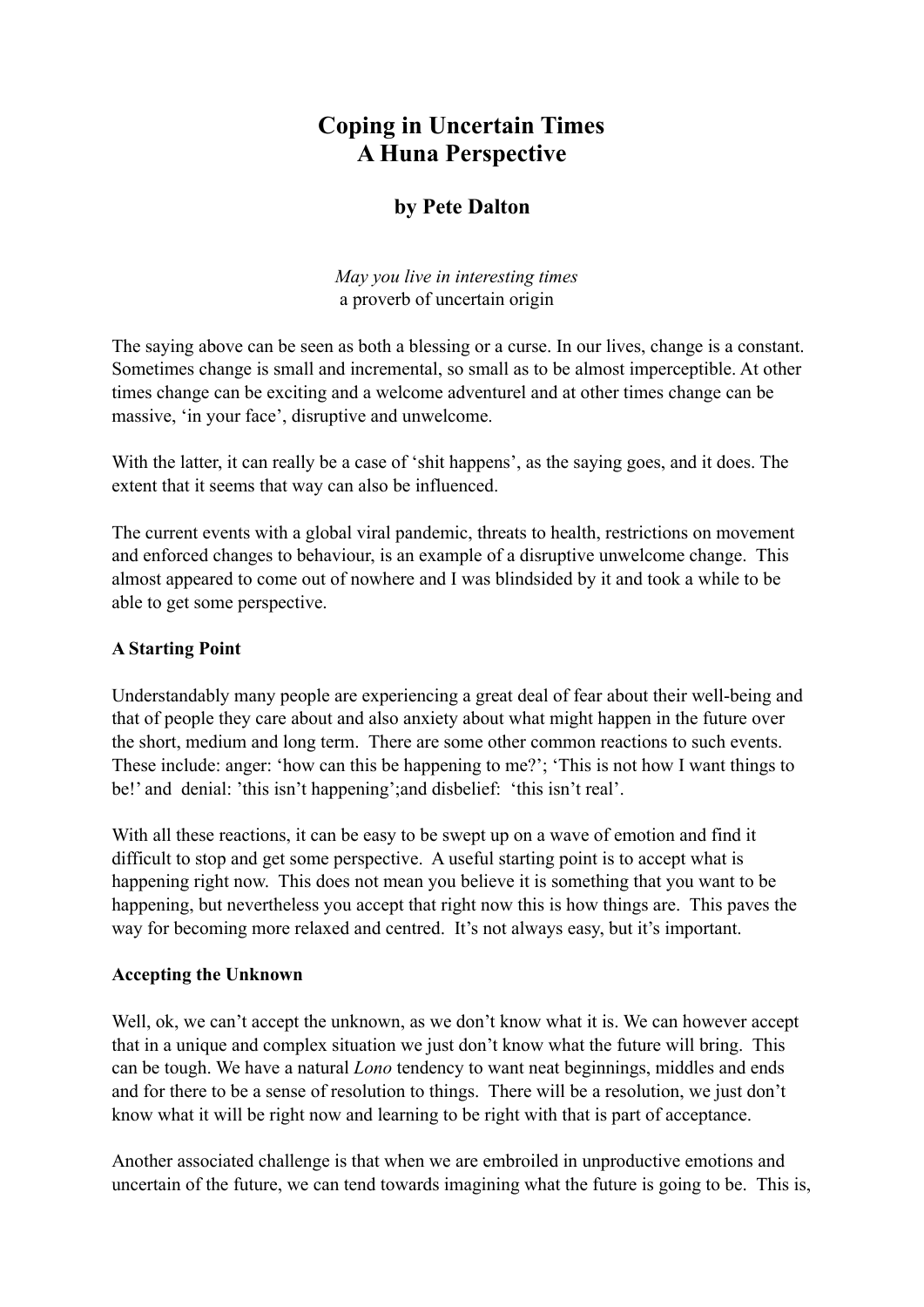of course, pure guess work and coming from an unproductive, uncentered place, very likely to be poor guess work at that. We can get into the mindset of wondering 'what if? and projecting images of the worst imaginable futures. Focussing on that does nothing to calm your mind where and when it most matters - which is here and now.

#### **Doing, Doing, Gone!**

Under such circumstances another reaction can kick in: the desire to be doing something to overcome the problem. We often live in a state of 'doing' and therefore react to problems by wanting to face them head on and change things. In some cases, this is an appropriate thing to do, taking decisive and direct action can get to the source of the problem and solve it. However, some problems are outside of our direct control. Despite the regular rhetoric about 'fighting the virus', we are not being effective if we think that we have to go and do that. As a regular individual, this is not a suitable course of action even if it were to be possible. This does not mean that we have to do nothing at all. It just means that as far as that course of action is concerned, taking direct action is not an option. If we shift our focus, then there are of course things we can do to assist during a crisis – both supporting others and looking after ourselves. Working on ourselves—affecting our inner world—can help us be more resourceful in the outer world. Here's just a few simple things that can help. Please don't be fooled by the simplicity, the secret is in the doing.

### **Relaxation**

Making time to relax, no matter how hectic and uncertain things appear, is important. I have worked with people who have claimed not to have relaxed for many years and who, without fail, have been able to experience relaxation and it's benefits when coached around doing so. Relaxation can be as simple as noticing and focussing on your breathing. Simple *pikopiko* breathing whenever you can make time can help to begin to develop the pattern of relaxation. Relaxation helps to dispel tension and related emotions such as fear and anger, which rely on tension, and has many attendant long-term benefits. Getting absorbed into an activity can increase relaxation, so make time for something you enjoy doing or maybe take the time to learn or try something new. Even in times of crisis, choosing to make time to relax is key, even if it is mere moments to begin with.

#### **Presence**

When our minds are racing, thinking about what ifs and the future and what we might have done differently in the past, we lose connection with the present moment. Mentally we are somewhere else. When we are focussed in the present moment, we are most effective and centered. This reminds me of Stephen Russell AKA Barefoot Doctor and his metaphor of the theatre of life and being able to get a wider perspective than just being caught up in the story that is being acted on the stage:

"*if you've got a show going on on stage in the front of you, you need to sit behind it in the audience part of the theatre in order to see what's going on….without getting drawn into the story, without getting suckered by appearances*".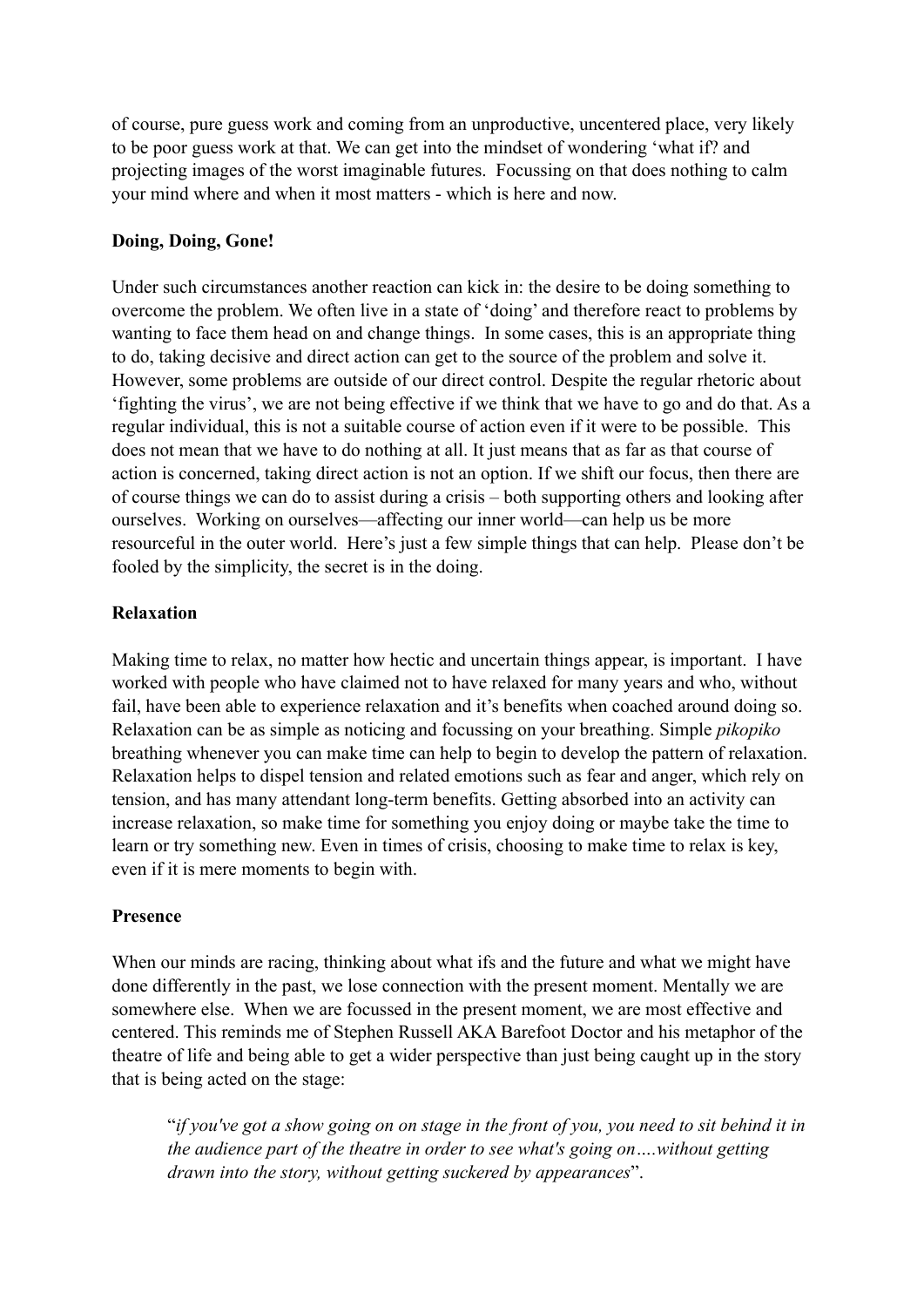Taking opportunities to become more present is valuable. This can involve simple things like noticing your breathing pattern in the moment, or becoming fully aware of objects, colours and shapes in your immediate environment. This can even extend to appreciation, for example the beauty of simple things such as the way certain objects cast a particular shadows in the sun light or noticing the vibrant colour of a flower in bloom. Again, this is a habit that may need to be developed and consciously making time to stop and be present is one way of doing this.

Of course, if you can't help racing off into the future and focusing on worst case scenarios and asking 'what if X?' you can always try asking 'what if X doesn't happen? or 'what if something brilliant and unexpected happens?' When we are feeling anxious, we have a tendency to have a narrow focus on instances of things turning out badly. This means that unless we make an effort to do so, we will fail to entertain other possibilities and other possible brighter futures.

#### **Resilience**

<span id="page-2-1"></span>*Hiki mai ka mālie, a hiki mai no ka 'ino.*  Hawaiian proverb Good weather comes and bad weather comes, too.

When faced with challenges, people can be unexpectedly resilient and bring to bear coping mechanisms that they did not believe they had. I expect we have all had times when we expected the worst, yet in practice we got through. Research has suggested that not only is this the case but in fact we may underestimate or even be unaware of our tendency to adapt to and cope with negative events. And, in some cases, at a subconscious (*Ku*) level we may already be bringing to bear coping mechanisms in anticipation of an event. This psychological bias which influences us to believe we are not going to be able to cope, has beenreferred to as 'immune neglect'<sup>[1](#page-2-0)</sup> Focussing on the innate resilience we have, remembering that we have overcome challenges in the past and being aware that we can often imagine what the future will be like without taking into account our natural resilience, are all useful things to do.

#### **Other Techniques**

There are many other Huna practices that can help you to relieve anxiety and fear, become more grounded and centred and get a fresh perspective on things. Here I offer just one more thing which just happened to assist me recently and is incredibly simple.

It is a simple form of what might be termed 'treasure hunting'. This is useful if you are finding it difficult to focus on the positive in the here and now. The process is to simply spend some time in a relaxed state and ask your Ku (subconscious) to present you with some pleasant or fun memories and as they arise just allow yourself to dwell on them in as much detail and, as much as possible, feel that you are reliving the memory. This activity can have

<span id="page-2-0"></span><sup>&</sup>lt;sup>[1](#page-2-1)</sup> Gilbert et al (1998). "Immune neglect: A source of durability bias in affective forecasting". Journal of Personality and Social Psychology. 75 (3)